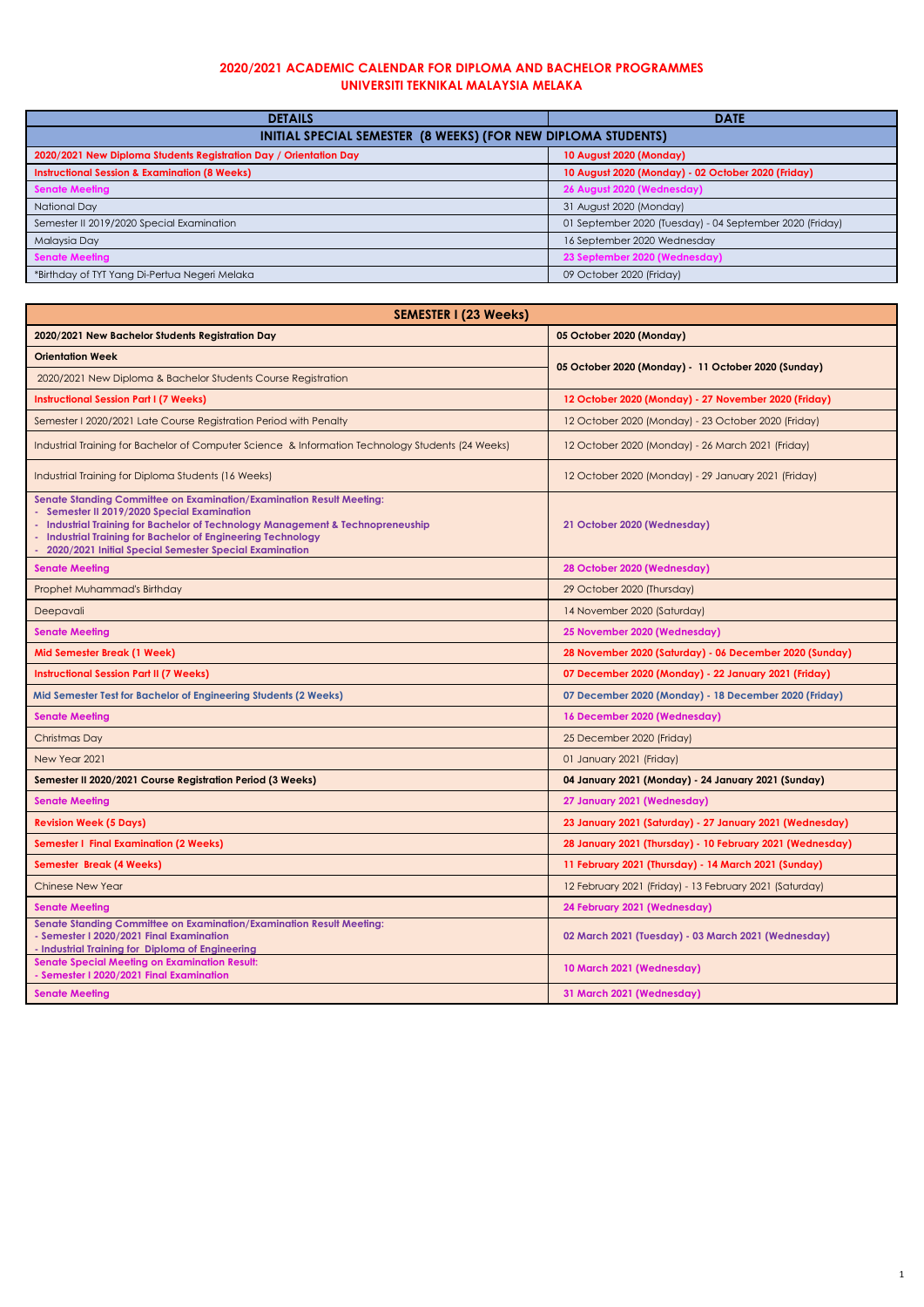## **2020/2021 ACADEMIC CALENDAR FOR DIPLOMA AND BACHELOR PROGRAMMES UNIVERSITI TEKNIKAL MALAYSIA MELAKA**

| <b>SEMESTER II (28 Weeks)</b>                                                                                                                                                                                                                                                                                  |                                                             |  |
|----------------------------------------------------------------------------------------------------------------------------------------------------------------------------------------------------------------------------------------------------------------------------------------------------------------|-------------------------------------------------------------|--|
| <b>DETAILS</b>                                                                                                                                                                                                                                                                                                 | <b>DATE</b>                                                 |  |
| Semester II 2020/2021 New Bachelor Students Registration Day                                                                                                                                                                                                                                                   | 11 March 2021 (Thursday)                                    |  |
| <b>Instructional Session Part I (8 Weeks)</b>                                                                                                                                                                                                                                                                  | 15 March 2021 (Monday) - 07 May 2021 (Friday)               |  |
| Semester II 2020/2021 Late Course Registration Period with Penalty (2 Weeks)                                                                                                                                                                                                                                   | 15 March 2021 (Monday) - 26 March 2021 (Friday)             |  |
| Semester I 2020/2021 Special Examination                                                                                                                                                                                                                                                                       | 15 March 2021 (Monday) - 19 March 2021 (Friday)             |  |
| Industrial Training for Bachelor of Technology Management & Technopreneurship Students (24 Weeks)                                                                                                                                                                                                              | 15 March 2021 (Monday) - 27 August 2021 (Friday)            |  |
| Industrial Training for Bachelor of Engineering Technology Students (24 Weeks)                                                                                                                                                                                                                                 |                                                             |  |
| * First Day of Ramadan                                                                                                                                                                                                                                                                                         | 13 April 2021 (Tuesday)                                     |  |
| Declaration of Melaka As A Historical City                                                                                                                                                                                                                                                                     | 15 April 2021 (Thursday)                                    |  |
| <b>Senate Standing Committee on Examination/Examination Result Meeting:</b><br>- Semester I 2020/2021 Special Examination<br>- Semester I 2020/2021 Mobility Outbound<br>- Industrial Training for Bachelor of Computer Science & Information Technology                                                       | 21 April 2021 (Wednesday)                                   |  |
| <b>Senate Meeting</b>                                                                                                                                                                                                                                                                                          | 28 April 2021 (Wednesday)                                   |  |
| Mid Semester Test for Bachelor of Engineering Students (2 Weeks)                                                                                                                                                                                                                                               | 26 April 2021 (Monday) - 07 May 2021 (Friday)               |  |
| Labour Day                                                                                                                                                                                                                                                                                                     | 01 May 2021 (Saturday)                                      |  |
| <b>Mid Semester Break (1 Weeks)</b>                                                                                                                                                                                                                                                                            | 08 May 2021 (Saturday) - 16 May 2021 (Sunday)               |  |
| * Eidul Fitri                                                                                                                                                                                                                                                                                                  | 13 May 2021 (Wednesday) - 14 May 2021 (Thursday)            |  |
| <b>Instructional Session Part II (6 Weeks)</b>                                                                                                                                                                                                                                                                 | 17 May 2021 (Monday) - 25 June 2021 (Friday)                |  |
| <b>Senate Meeting</b>                                                                                                                                                                                                                                                                                          | <b>25 May 2021 (Tuesday)</b>                                |  |
| * Wesak Day                                                                                                                                                                                                                                                                                                    | 26 May 2021 (Wednesday)                                     |  |
| Birthday of DYMM Yang di-Pertuan Agong                                                                                                                                                                                                                                                                         | 07 June 2021 (Monday)                                       |  |
| Semester I 2021/2022 Course Registration Period (3 weeks)                                                                                                                                                                                                                                                      | 07 June 2021 (Monday) - 27 June 2021 (Sunday)               |  |
| 2020/2021 Special Semester Course Registration Period (3 weeks)                                                                                                                                                                                                                                                |                                                             |  |
| <b>Senate Meeting</b>                                                                                                                                                                                                                                                                                          | 30 June 2021 (Wednesday)                                    |  |
| <b>Revision Week Semester II (1 Week )</b>                                                                                                                                                                                                                                                                     | 26 June 2021 (Saturday) - 04 July 2021 (Sunday)             |  |
| <b>Semester II Final Examination (2 Weeks)</b>                                                                                                                                                                                                                                                                 | 05 July 2021 (Monday) - 18 July 2021 (Sunday)               |  |
| <b>Academic Year Break (10 Weeks)</b>                                                                                                                                                                                                                                                                          | 19 July 2021 (Monday) - 26 September 2021 (Sunday)          |  |
| * Eidul Adha                                                                                                                                                                                                                                                                                                   | 20 July 2021 (Tuesday)                                      |  |
| <b>Senate Meeting</b>                                                                                                                                                                                                                                                                                          | 28 July 2021 (Wednesday)                                    |  |
| * Awal Muharam                                                                                                                                                                                                                                                                                                 | 10 August 2021 (Tuesday)                                    |  |
| <b>Senate Standing Committee on Examination/Examination Result Meeting:</b><br>- Semester II 2020/2021 Final Examination                                                                                                                                                                                       | 11 August 2021 (Wednesday) - 12 August 2021 (Thursday)      |  |
| <b>Senate Meeting</b>                                                                                                                                                                                                                                                                                          | 25 August 2021 (Wednesday)                                  |  |
| <b>National Day</b>                                                                                                                                                                                                                                                                                            | 31 August 2021 (Tuesday)                                    |  |
| Semester II 2020/2021 Special Examination                                                                                                                                                                                                                                                                      | 01 September 2021 (Wednesday) - 07 September 2021 (Tuesday) |  |
| <b>Senate Standing Committee on Examination/Examination Result Meeting:</b><br>- Semester II 2020/2021 Special Examination<br>- Semester II 2020/2021 Mobility Outbound<br>- Industrial Training for Bachelor of Technology Management & Technopreneuship<br>- Industrial Training for Bachelor of Engineering | 22 September 2021 (Wednesday)                               |  |
| <b>Senate Meeting</b>                                                                                                                                                                                                                                                                                          | 29 September 2021 (Wednesday)                               |  |